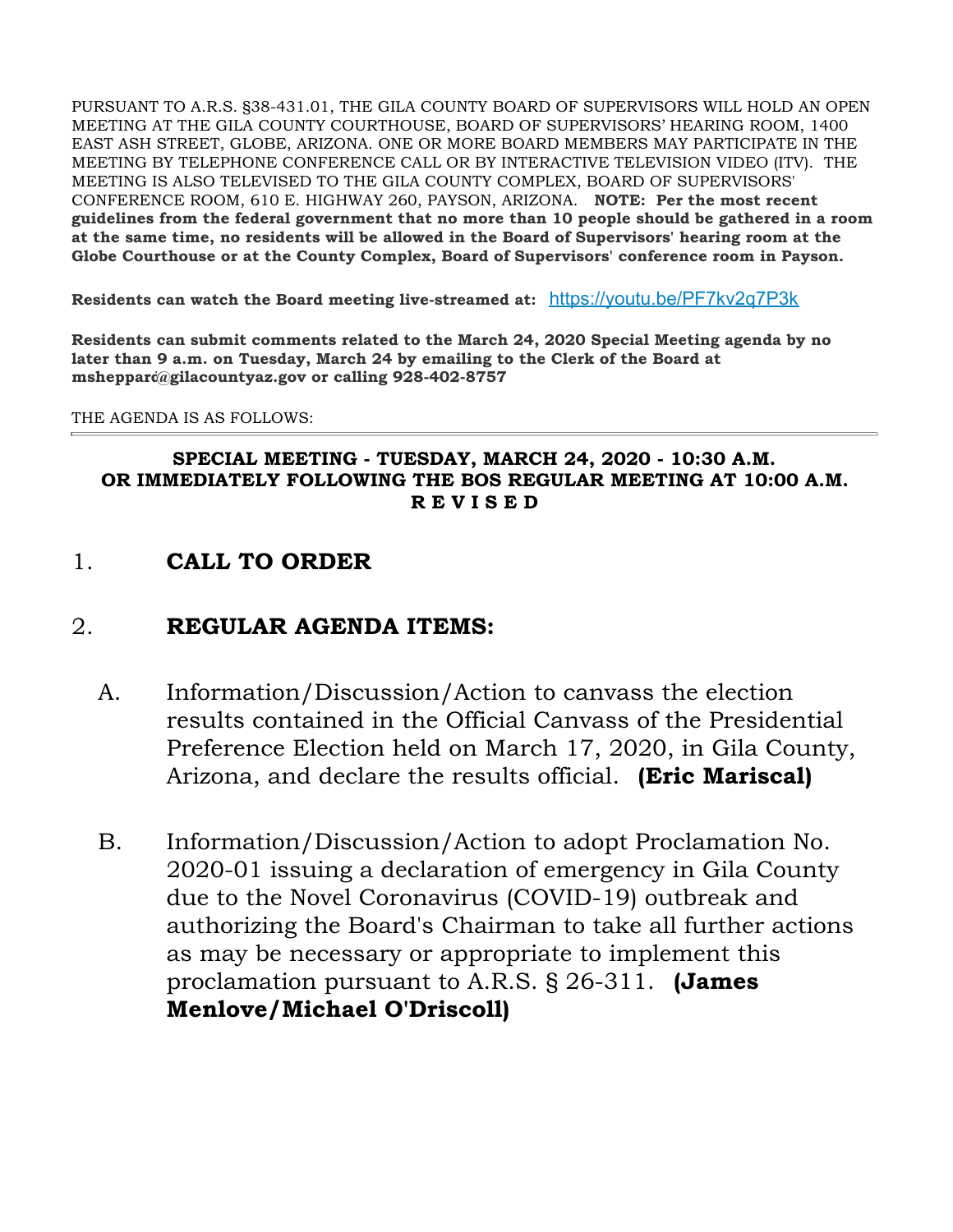3. **CALL TO THE PUBLIC:** A call to the public is held for public benefit to allow individuals to address the Board of Supervisors on any issue within the jurisdiction of the Board of Supervisors. Board members may not discuss items that are not specifically identified on the agenda. Therefore, pursuant to A.R.S. §38-431.01(H), at the conclusion of an open call to the public, individual members of the Board of Supervisors may respond to criticism made by those who have addressed the Board, may ask staff to review a matter or may ask that a matter be put on a future agenda for further discussion and decision at a future date.

THE BOARD MAY VOTE TO HOLD AN EXECUTIVE SESSION FOR THE PURPOSE OF OBTAINING LEGAL ADVICE FROM THE BOARD'S ATTORNEY ON ANY MATTER LISTED ON THE AGENDA PURSUANT TO A.R.S. §38-431.03(A)(3).

THE ORDER OR DELETION OF ANY ITEM ON THIS AGENDA IS SUBJECT TO MODIFICATION AT THE MEETING.

IF SPECIAL ACCOMMODATIONS ARE NEEDED, PLEASE CONTACT THE RECEPTIONIST AT (928) 425-3231 AS EARLY AS POSSIBLE TO ARRANGE THE ACCOMMODATIONS. FOR TTY, PLEASE DIAL 7-1-1 TO REACH THE ARIZONA RELAY SERVICE AND ASK THE OPERATOR TO CONNECT YOU TO (928) 425-3231.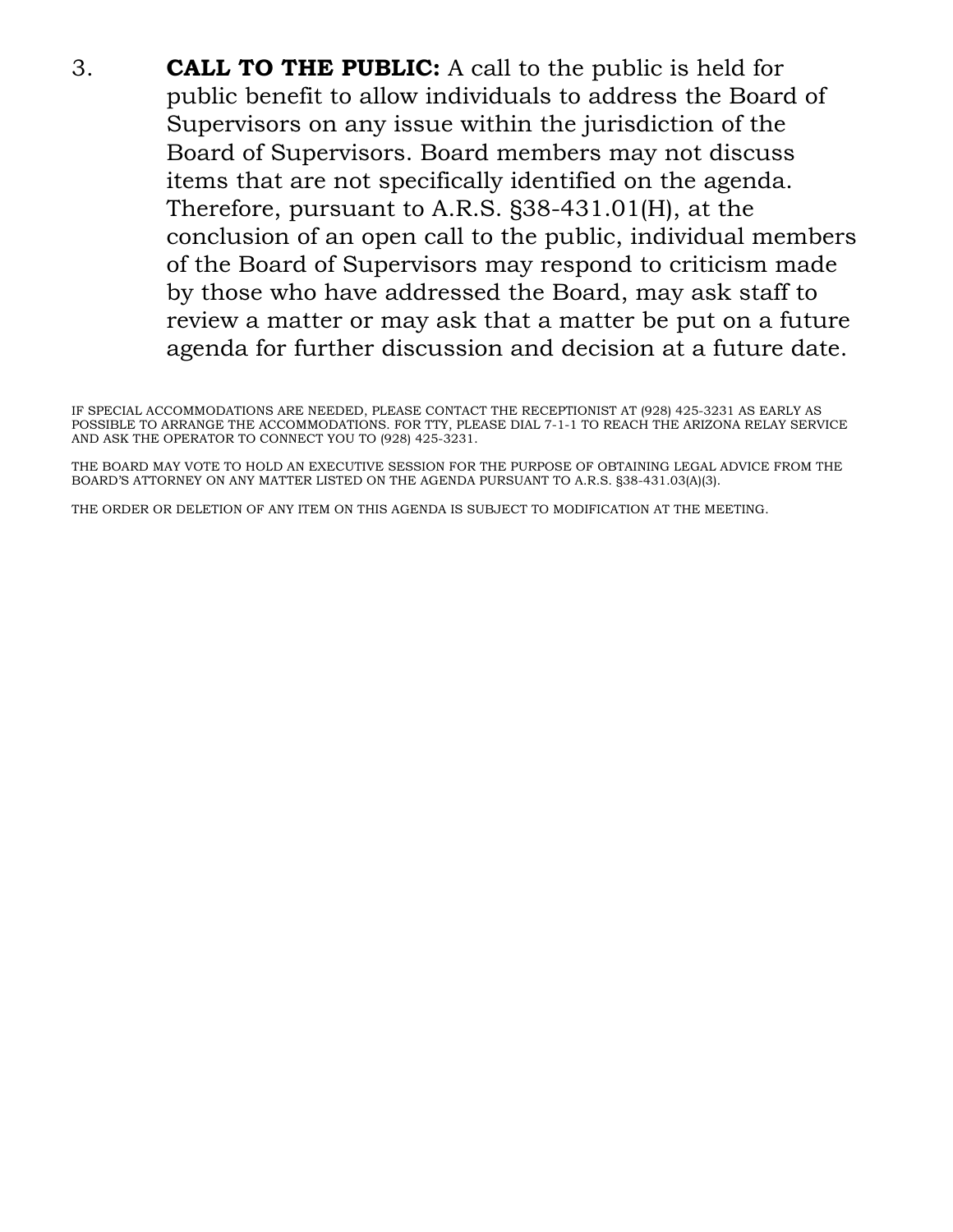# **ARF-5945 2. A.**

# **Special BOS Meeting**

Meeting Date: 03/24/2020 Submitted For: Eric Mariscal, Director Submitted By: Erin Miller, Elections Assistant Department: Elections

### Information

## Request/Subject

Canvass of the March 17, 2020 Presidential Preference Election Results.

### Background Information

In accordance with Arizona Revised Statute §16-241, a Presidential Preference Election was held on March 17, 2020. The Democratic party participated in the election and only registered Democratic voters were able to vote in the election.

### Evaluation

Arizona Revised Statute §16-645 provides that the governing body holding an election shall meet and canvass the election not less than six days nor more than twenty days following the election. The Secretary of State Election Procedures Manual states that the Board of Supervisors shall meet to canvass the Presidential Preference Election returns by congressional district within 10 days after the Presidential Preference Election and shall deliver the canvass to the Secretary of State. The last day to submit the election results to the Secretary of State's Office is Tuesday, March 31, 2020.

## Conclusion

The Presidential Preference Election was conducted in Gila County on March 17, 2020, and the Board of Supervisors is required by law to canvass the returns of the election, declare them official and send a certified copy of the election results to the Secretary of State.

### Recommendation

The Elections Director recommends that the Board of Supervisors canvass the election returns for the Presidential Preference Election held on March 17, 2020, and declare the results of the election official.

## Suggested Motion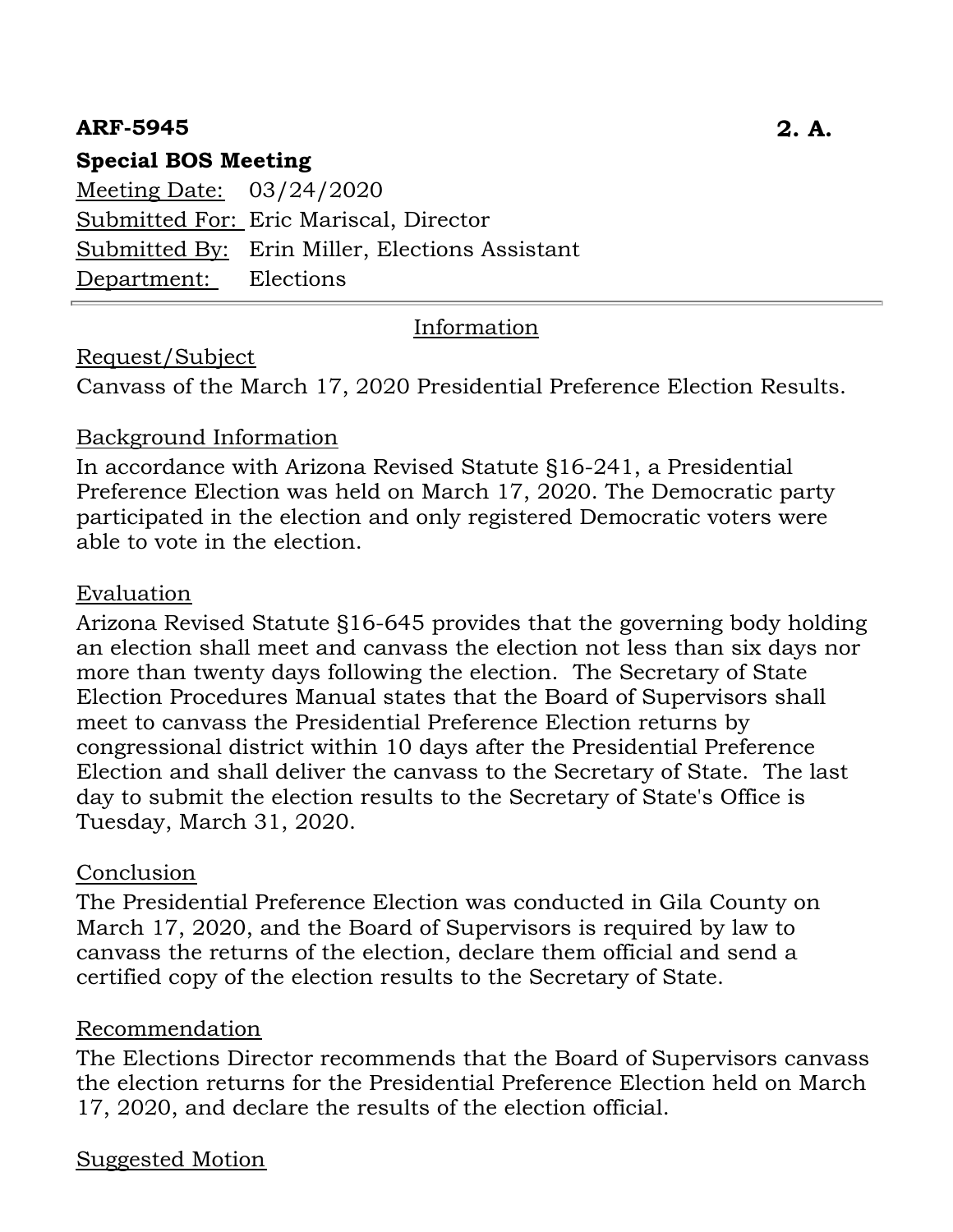Information/Discussion/Action to canvass the election results contained in the Official Canvass of the Presidential Preference Election held on March 17, 2020, in Gila County, Arizona, and declare the results official. **(Eric Mariscal)**

**Attachments** Secutary of State 2020 Presidential Preferance Election Canvass **Letter** ARS 16-241 ARS 16-645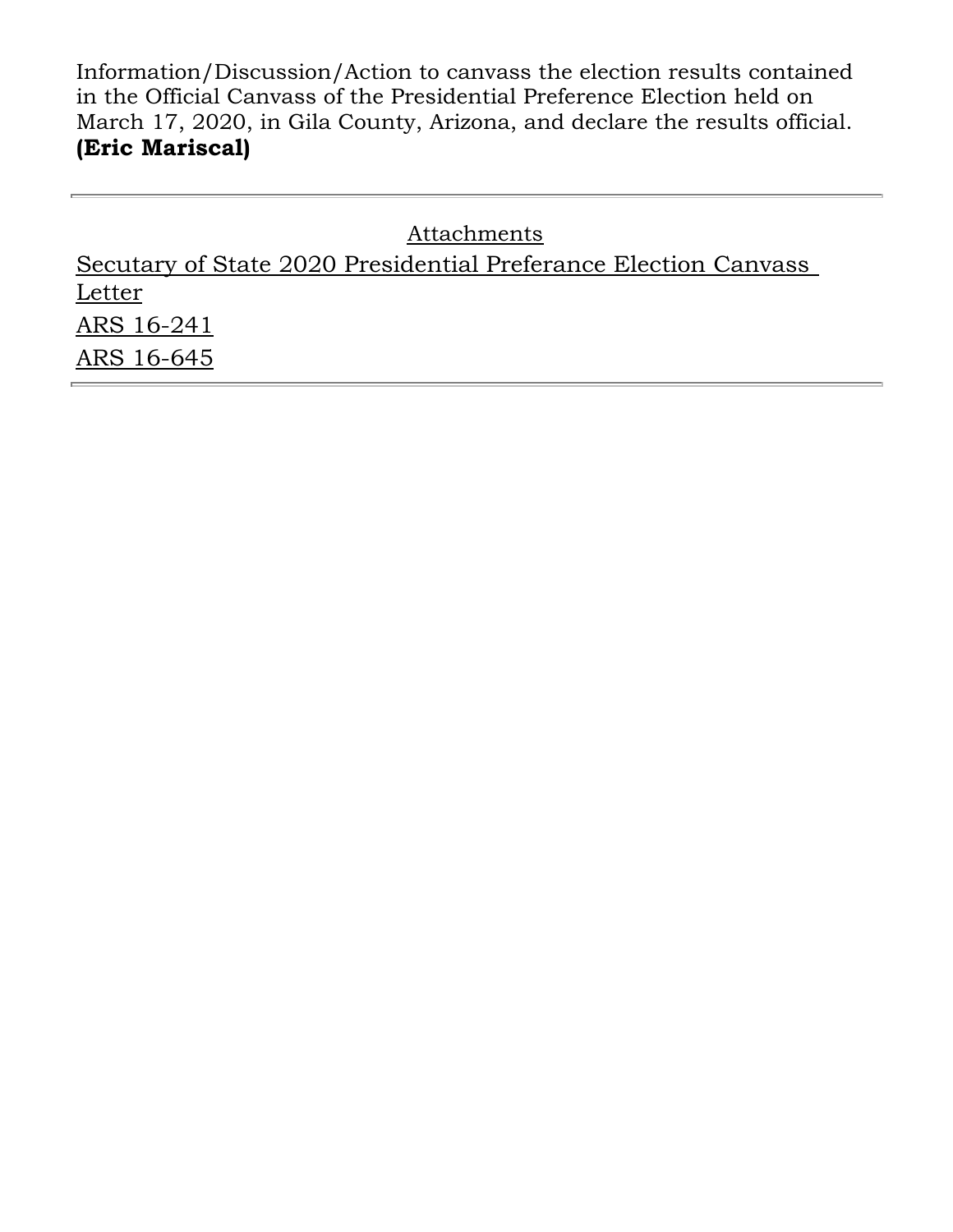**Tommie C. Martin, District I** 610 E. Hwy 260, Payson, 85547 (928) 402-8753 (800) 304-4452, ext.7100 [tmartin@](mailto:tmartin)gilacountyaz.gov

**Tim R. Humphrey, District II** (928) 425-3231 [thumphrey@gilacountyaz.gov](mailto:thumphrey@gilacountyaz.gov)

**Woody Cline, District III** (928) 402-4401 [wcline@gilacountyaz.gov](mailto:wcline@gilacountyaz.gov)



GILA COUNTY **EXAMPLE 18 Instrument COUNTY EXAMPLE 18 INCREASE AND MOVE COUNTY BOARD OF SUPERVISORS** 1400 E. Ash Street Globe, Arizona 85501

**W. James Menlove, County Manager** (928) 402-4257 jmenlove@gilacountyaz.gov

**Marian Sheppard, Clerk of the Board of Supervisors** (928) 402-8757

March 24, 2020

The Honorable Katie Hobbs Arizona Secretary of State 1700 West Washington Street Phoenix, AZ 85007

Dear Secretary Hobbs:

I, the undersigned, being the Chairman of the Gila County Board of Supervisors, do hereby certify that on Tuesday, March 24, 2020, the Gila County Board of Supervisors canvassed the returns of the March 17, 2020 Presidential Preference Election held within Gila County, Arizona, and testify that the tabulation of votes attached hereto is a true and correct copy of all votes cast at said election.

IN WITNESS WHEREOF, I have affixed my signature and the great seal of Gila County at Globe, Arizona, on this 24<sup>th</sup> day of March 2020.

Sincerely,

Woody Cline, Chairman

Attest:

\_\_\_\_\_\_\_\_\_\_\_\_\_\_\_\_\_\_\_\_\_\_\_\_\_\_\_\_\_\_ Marian Sheppard, Clerk of the Board

\_\_\_\_\_\_\_\_\_\_\_\_\_\_\_\_\_\_\_\_\_\_\_\_\_\_\_\_\_\_

/ms Attachment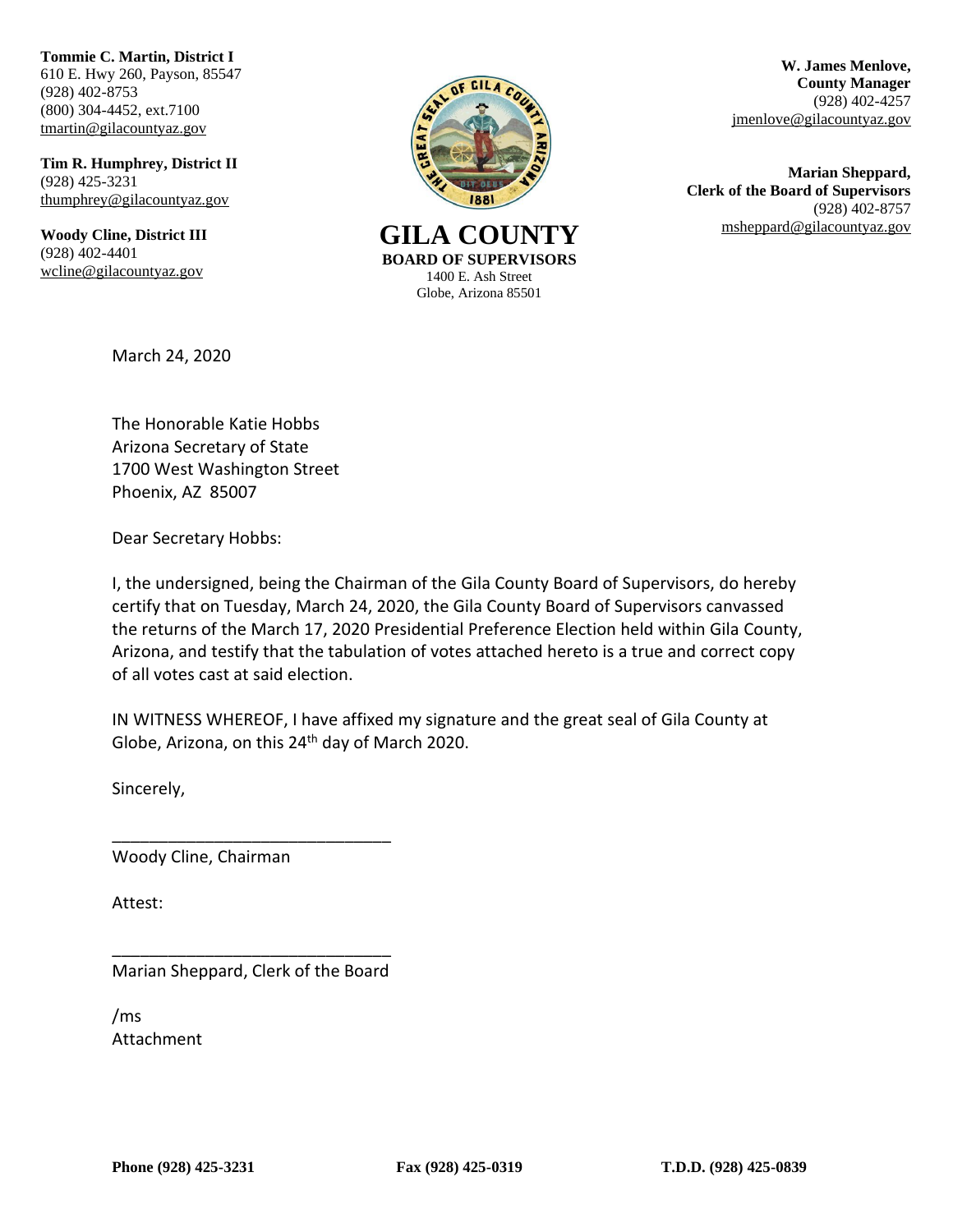### 16-241. Presidential preference election; conduct of election

A. A presidential preference election shall be held on the Tuesday immediately following March 15 of each year in which the President of the United States is elected to give qualified electors the opportunity to express their preference for the presidential candidate of the political party indicated as their preference by the record of their registration. No other election may appear on the same ballot as the presidential preference election.

B. Notwithstanding subsection A of this section, the governor may issue a proclamation that the presidential preference election is to be held on a date later than the date prescribed in subsection A of this section. The proclamation shall be issued no later than one hundred eighty days before the date of the election as set forth in the proclamation. The governor shall transmit a copy of the election proclamation to the clerks of the county boards of supervisors.

C. Except as otherwise provided in this article, the presidential preference election shall be conducted and canvassed in the same manner as prescribed in this title for the primary election held pursuant to section 16-201. All provisions of other laws that govern elections and that are not in conflict with this article apply to a presidential preference election, including laws relating to registration and qualifications of electors.

D. Unless otherwise specifically prescribed by this article, the powers and duties conferred by law on boards of supervisors, officers in charge of elections, county recorders, precinct boards and central counting boards in connection with a primary election are conferred on those persons for purposes of a presidential preference election and shall be exercised by them for a presidential preference election.

E. Every act that is an offense pursuant to the election laws of this state is an offense for purposes of a presidential preference election, and a person is subject to the penalties prescribed by those laws.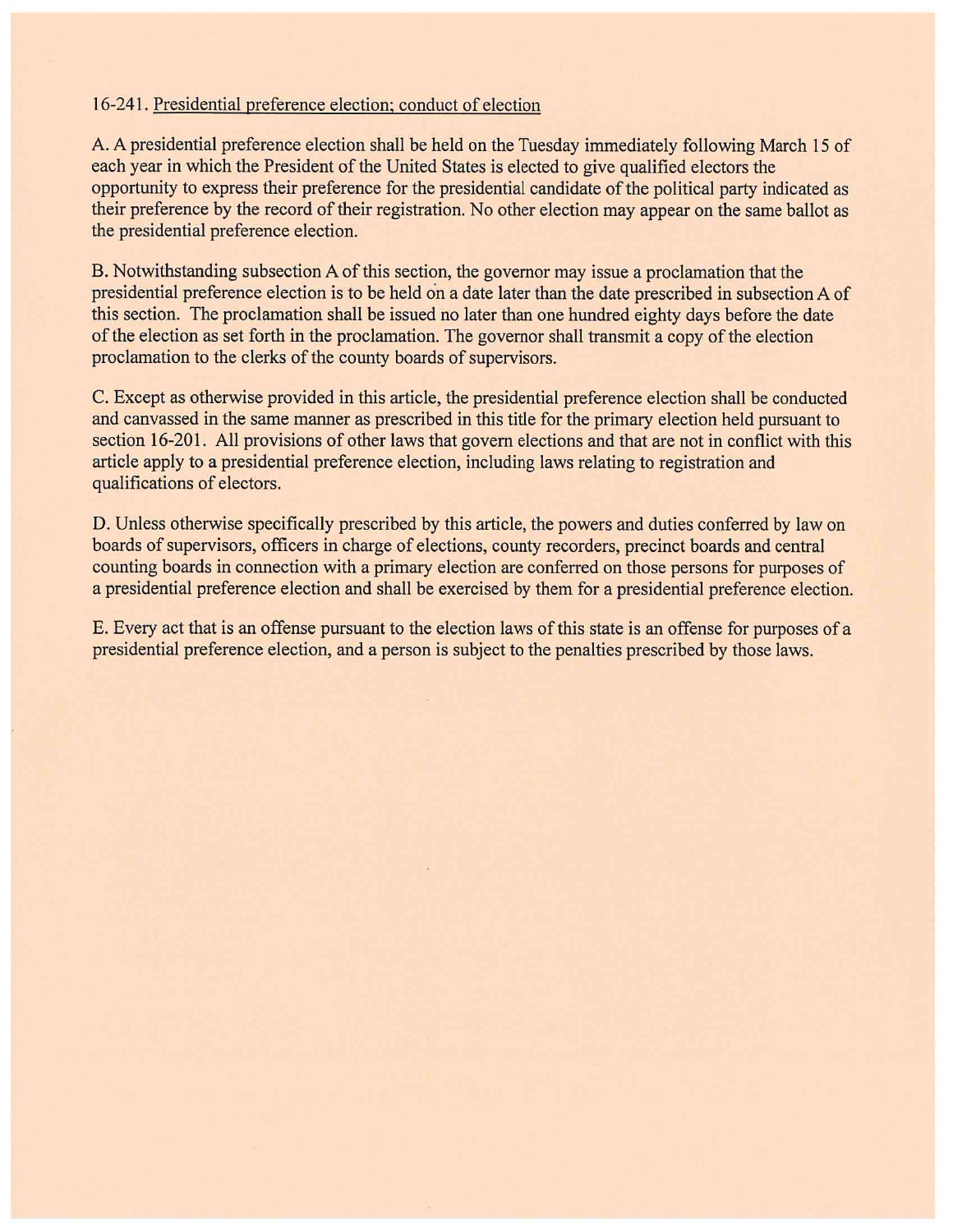### 16-645. Canvass and return of precinct vote; declaring nominee of party; certificate of nomination; write-in candidates

A. When the board of supervisors, or the governing body of a city or town, has completed its canvass of precinct returns, the person having the largest number of votes, or if more than one candidate is necessary, those candidates to the required number who have received the largest number of votes for the nomination for an office in the political party of which the person was set forth on the ballot as a candidate for the nomination, is declared the nominee of the party for that office and shall be given a certificate of nomination for that office by the board or governing body, which shall entitle the person to have the person's name placed on the official ballot at the ensuing election as the nominee of the party for the office. When canvassing write-in votes the apparent intent of the voter shall be taken into consideration to the extent possible and the standard prescribed for federal write-in candidates in section 16-543.02, subsection C applies.

B. The board of supervisors shall deliver the canvass to the secretary of state within ten days after the primary election, and the secretary of state shall on or before the second Monday following the primary election canvass the return and issue a letter declaring nomination as provided in this section to the nominees who filed nominating petitions and papers with the secretary of state pursuant to section 16-311, subsection D. For any partisan primary election, the governing body or officer in charge of elections shall prepare and transmit to the secretary of state along with the official canvass the total by party of partisan ballots selected in that primary election by voters who registered as no party preference, as independents or as members of a political party that is not qualified for representation on the ballot.

C. A certificate of election shall not be issued to a write-in candidate for precinct committeeman or a write-in candidate for a nonpartisan office unless the candidate receives a number of votes equivalent to at least the same number of signatures required by section 16-322 for nominating petitions for the same office.

D. Except as provided in subsection C of this section, a letter declaring nomination shall not be issued to a write-in candidate of a party that has not qualified for continued representation on the official ballot pursuant to section 16-804 unless the candidate receives a plurality of the votes of the party for the office for which the candidate is a candidate.

E. Except as provided by subsection C of this section, a letter declaring nomination shall not be issued to a write-in candidate of a party qualified for continued representation on the official ballot unless the candidate receives a number of votes equivalent to at least the same number of signatures required by section 16-322 for nominating petitions for the same office.

F. A certificate of election shall not be issued to presidential electors who are pledged to a write-in candidate for president unless that candidate received the highest number of votes cast for the office of president.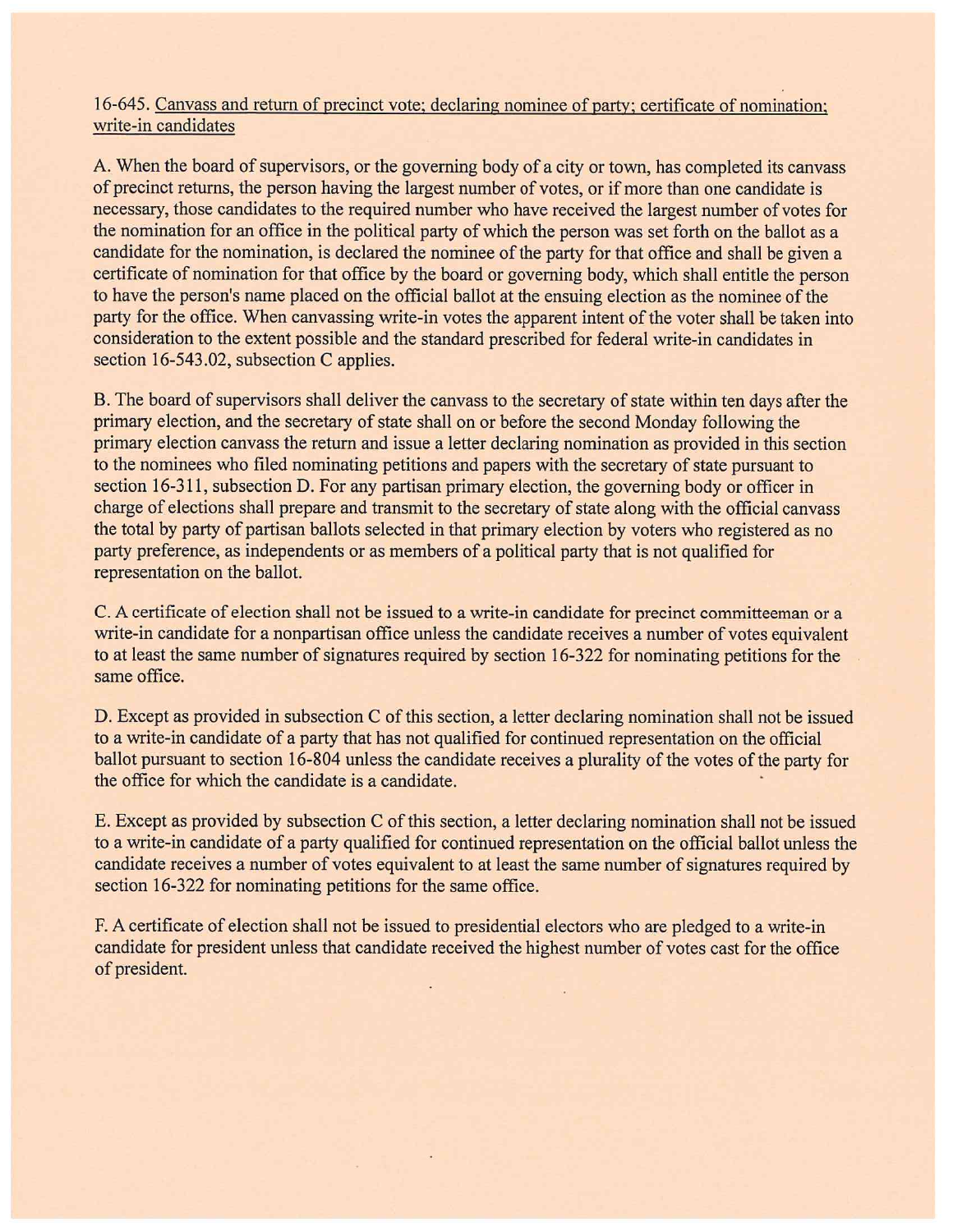# **ARF-5986 Regular Agenda Item 2. B.**

# **Special BOS Meeting**

Meeting Date: 03/24/2020 Submitted For: James Menlove, County Manager Submitted By: Marian Sheppard, Clerk of the Board Department: County Manager

# Information

## Request/Subject

Proclamation No. 2020-01 - Declaration of Emergency due to the Novell Coronavirus (COVID-19) Outbreak

### Background Information

On March 11, 2020, the World Health Organization officially declared a pandemic due to the COVID-19 outbreak.

On March 11, 2020, the Honorable Douglas A. Ducey, Governor of the State of Arizona, declared that a state of emergency exists in Arizona due to the COVID-19 outbreak.

The Gila County Health and Emergency Management Department has been taking measures to put into place all actions needed to protect the health and well-being of its residents from the spread of COVID-19, and prepare for the impacts the disease is likely to have on the County.

## Evaluation

In order for the Chairman of the Board of Supervisors to declare that an emergency exists in Gila County due to the COVID-19 outbreak, the Board of Supervisors is required to adopt a proclamation to declare the emergency as outlined in A.R.S. § 26-311.

# Conclusion

N/A

## Recommendation

It is recommended that the Board of Supervisors adopt Proclamation No. 2020-01.

## Suggested Motion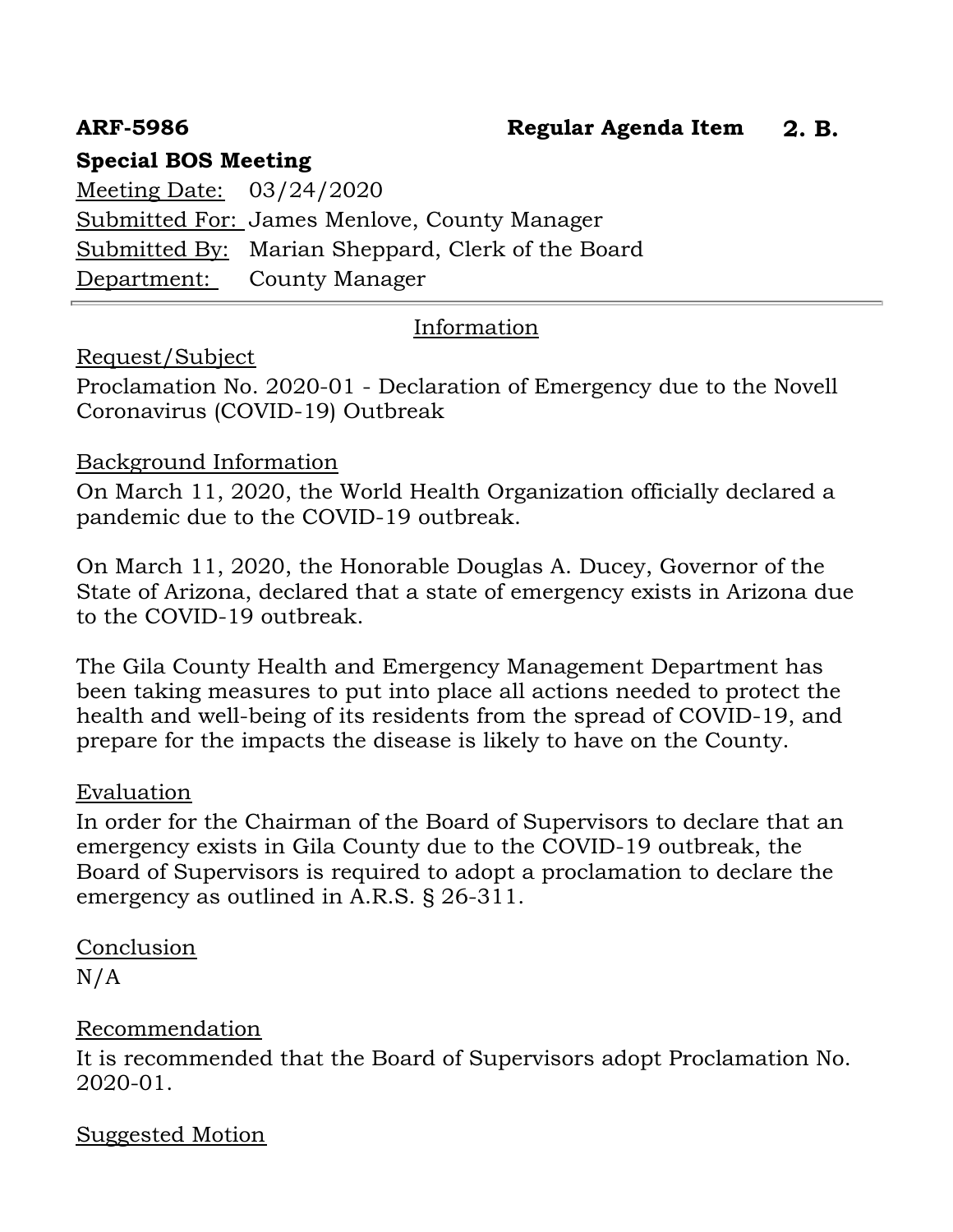Information/Discussion/Action to adopt Proclamation No. 2020-01 issuing a declaration of emergency in Gila County due to the Novel Coronavirus (COVID-19) outbreak and authorizing the Board's Chairman to take all further actions as may be necessary or appropriate to implement this proclamation pursuant to A.R.S. § 26-311. **(James**

# **Menlove/Michael O'Driscoll)**

Attachments

Proclamation No. 2020-01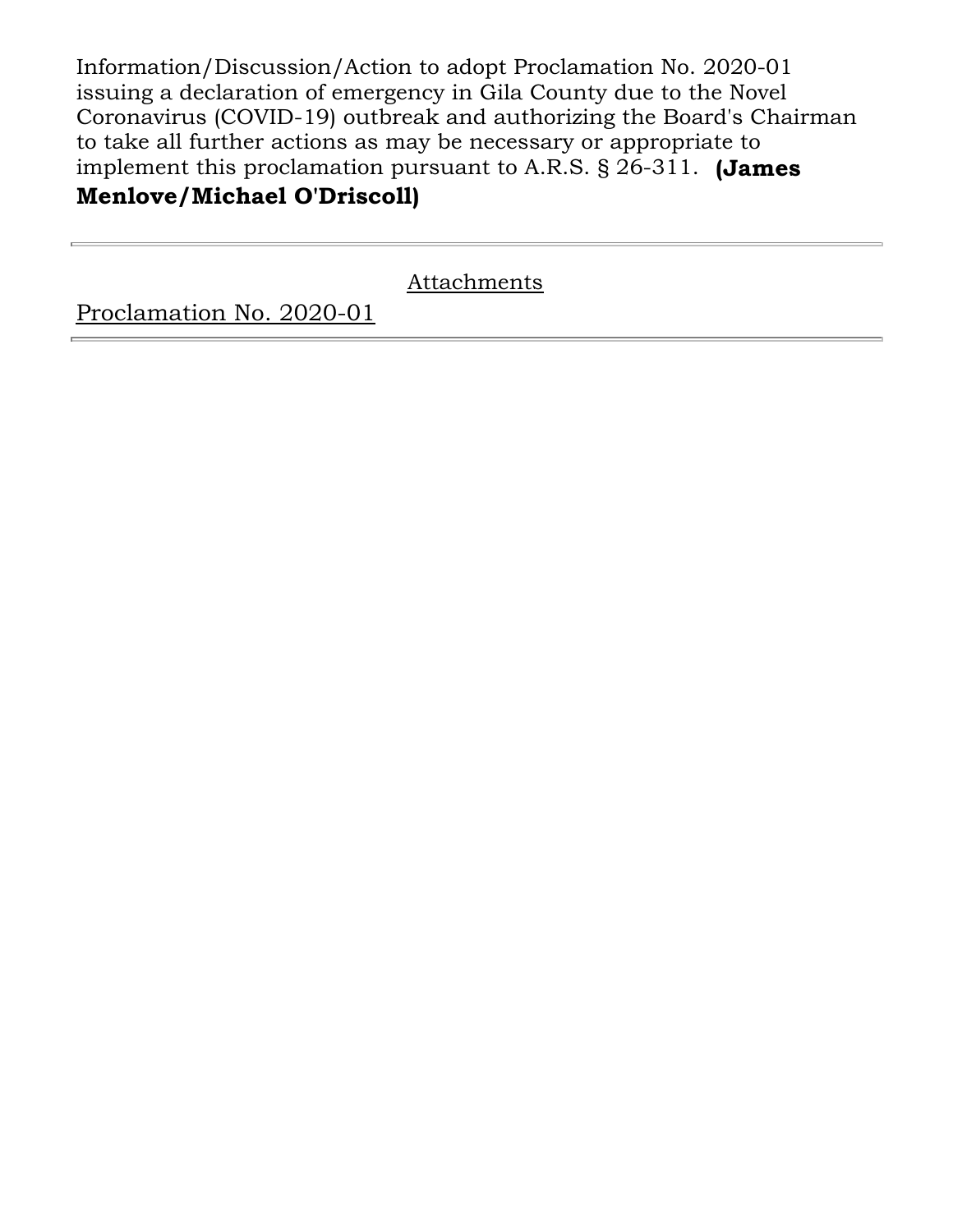

### **PROCLAMATION NO. 2020-01**

### **A PROCLAMATION OF THE BOARD OF SUPERVISORS OF GILA, COUNTY, ARIZONA, ISSUING A DECLARATION OF EMERGENCY IN GILA COUNTY DUE TO THE NOVEL CORONAVIRUS (COVID-19) OUTBREAK AND AUTHORIZING THE BOARD'S CHAIRMAN TO TAKE ALL FURTHER ACTIONS AS MAY BE NECESSARY OR APPROPRIATE TO IMPLEMENT THIS PROCLAMATION PURSUANT TO ARIZONA REVISED STATUTE (A.R.S.) § 26-311**

**WHEREAS**, A.R.S. § 26-311 authorizes the Chairman of the Gila County Board of Supervisors to proclaim the existence or threatened existence of a local emergency when Gila County is affected or likely to be affected by a public calamity; and,

**WHEREAS**, the Novel Coronavirus (COVID-19) was first reported in Wuhan City, Hubei Province, China in December 2019; and,

**WHEREAS,** the Centers for Disease Control and Prevention considers this virus to be a significant public health threat, which has spread globally; and,

**WHEREAS,** on January 30, 2020, the World Health Organization declared the COVID-19 outbreak a public health emergency of international concern; and,

**WHEREAS,** on January 31, 2020, the United States Secretary of Health and Human Services declared a public health emergency; and,

**WHEREAS,** on March 9, 2020, the Gila County COVID-19 Outbreak Response Team developed an incident command structure for the monitoring and preparedness measures surrounding COVID-19; and,

**WHEREAS,** on March 11, 2020, the World Health Organization officially declared a pandemic due to COVID-19; and,

**WHEREAS,** on March 11, 2020, the Honorable Douglas A. Ducey, Governor of the State of Arizona, declared that a state of emergency exists in Arizona due to the COVID-19 outbreak; and,

**WHEREAS,** on March 23, 2020, Gila County Health and Emergency Management activated the Health Emergency Operations Center (HEOC) for resource, logistics and tracking support as

Proclamation No. 2020-01 Page 1 of 3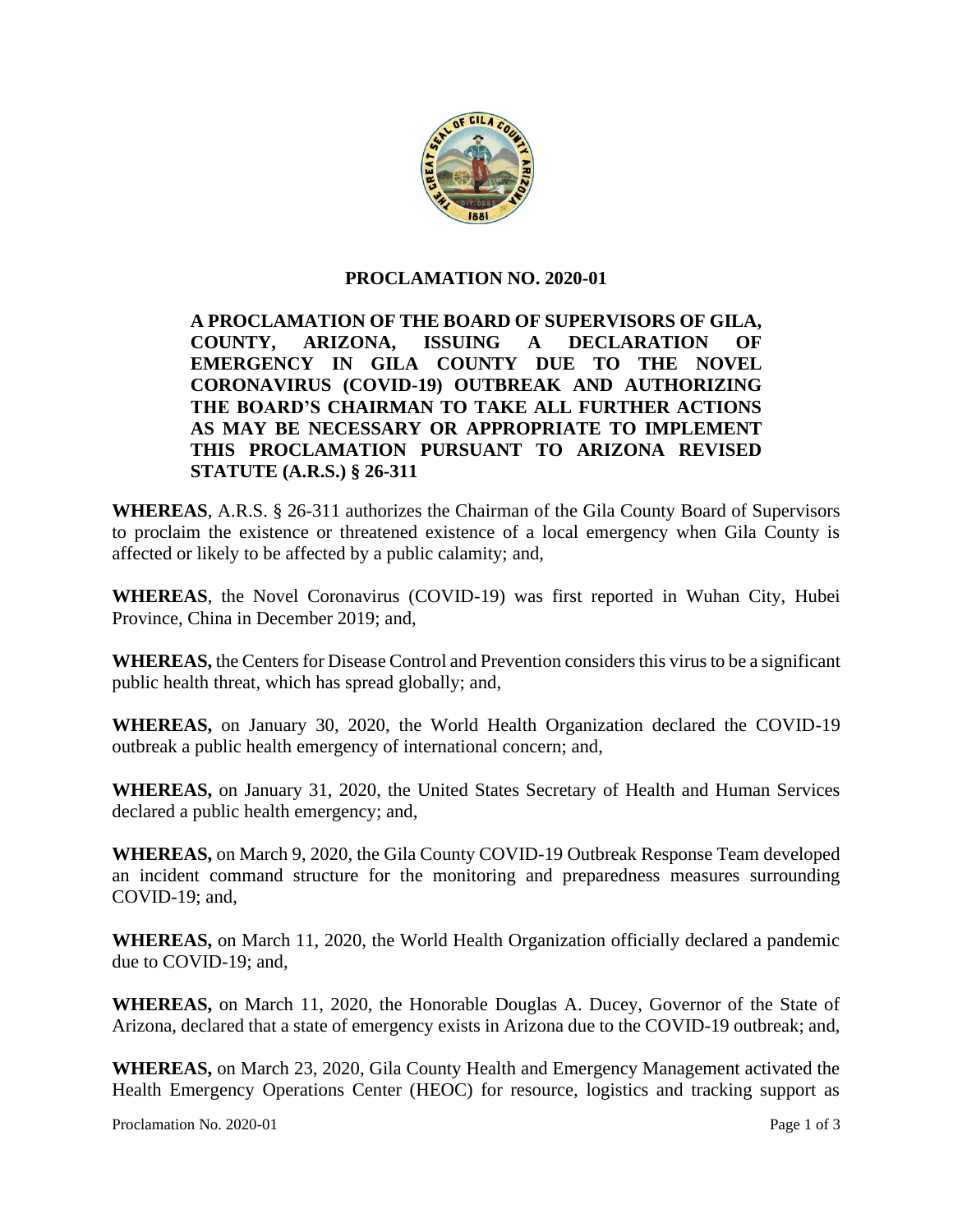needed. The Gila County HEOC continues to plan and prepare for event and facility closures, modified staffing plans, work-from-home programs, and enhanced communications available to employees to ensure for effective continuity of operations for the duration of the COVID-19 outbreak; and,

**WHERAS,** Gila County has been working to protect the health and well-being of its residents from the spread of COVID-19, and to prepare for the impacts the disease is likely to have on the County; and,

**WHERAS,** the Gila County Board of Supervisors has determined it is necessary to make all possible resources and means available to Gila County in order to protect the health, safety, and welfare of its residents from the threat posed by the continued spread of COVID-19; and,

**WHERAS,** resources related to contact tracing, disease investigation and prevention, continuity of operations, public information, and funding are expected to be exhausted; and,

**WHERAS,** the declaration of a local emergency will enable Gila County to provide emergency resources, request additional resources and receive mutual aid from other political subdivisions and entities; and,

**WHEREAS,** Gila County Policy No. BOS-FIN-113-*Procurement* allows for emergency procurements when there exists a threat to public health, welfare, property or safety such as this emergency that is being declared due to the COVID-19 outbreak; and,

**WHEREAS,** Gila County Policy Number BOS-FIN-113 (8) (B) (11) allows that contract awards shall be made by the County Manager or designee for those contracts under \$50,000.00, or if above \$50,000.00 by the Board, to the responsible offeror whose proposal is determined in writing to be the most advantageous to the County taking into consideration price and the other evaluation criteria set forth in the request for proposals; and,

**WHEREAS,** Rule 23.8-*Leaves of Absence with Pay* of Gila County Merit System Rules & Policies outlines those instances whereby an employee my be granted leave from work with pay; and,

**WHEREAS,** paragraph E of Rule 23.8 states, "*An Appointing Authority may authorize an employee to be absent with pay on administrative leave during a state of emergency declared by the Governor…";* 

**NOW, THEREFORE,** the Gila County Board of Supervisors does hereby proclaim an emergency exists in Gila County due to the COVID-19 outbreak and authorizes the Board's Chairman to take all further actions as may be necessary or appropriate to implement this declaration of emergency pursuant to A.R.S. § 26-311.